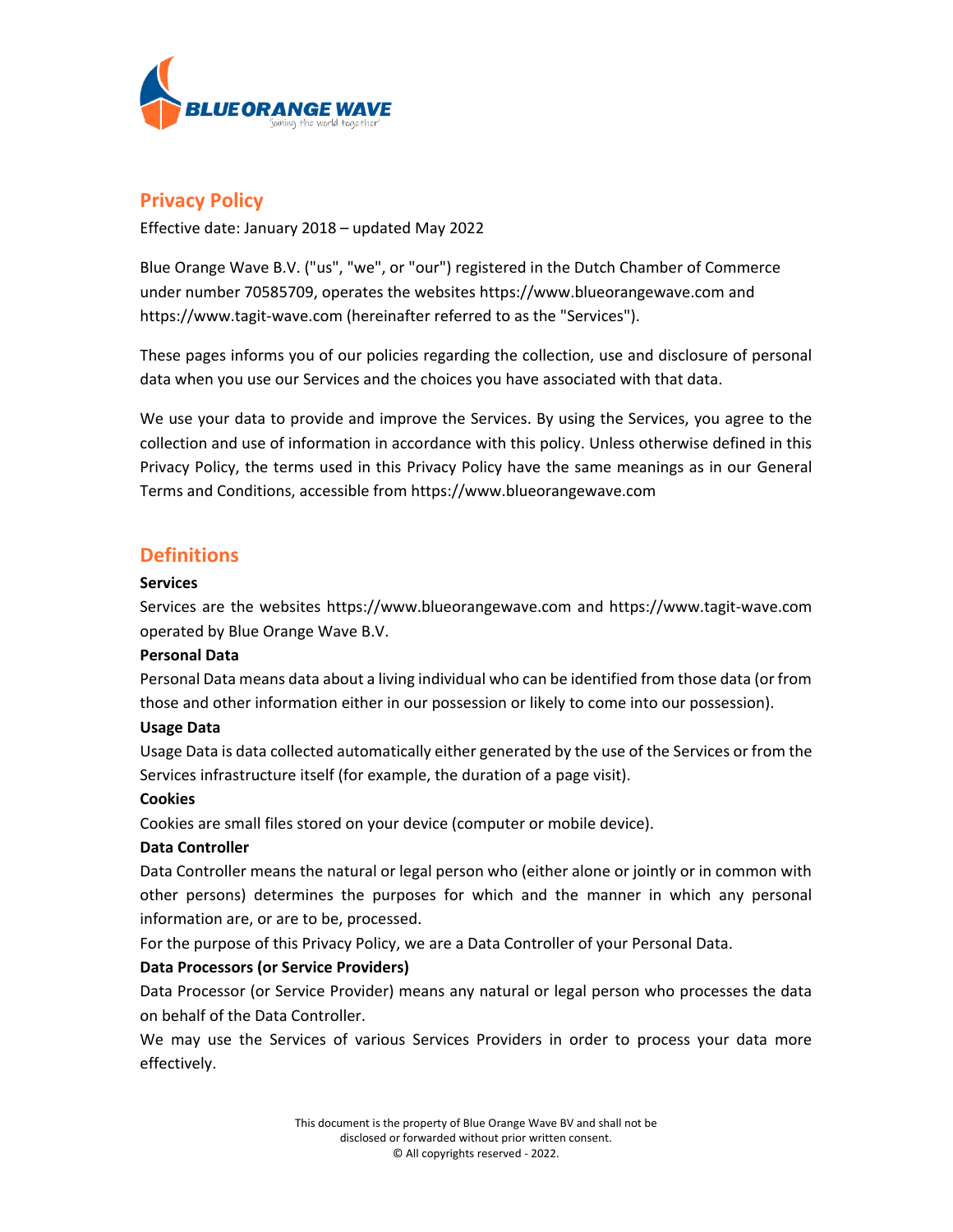

### **Data Subject (or User)**

Data Subject is any living individual who is using our Services and is the subject of Personal Data.

# **Information Collection and Use**

We collect several different types of information for various purposes to provide and improve our Services to you.

# **Types of Data Collected**

### *Personal Data*

While using our Services, we may ask you to provide us with certain personally identifiable information that can be used to contact or identify you ("Personal Data"). Personally identifiable information may include, but is not limited to:

- Email address
- First name and last name
- Cookies and Usage Data

We may use your Personal Data to contact you with newsletters, marketing or promotional materials and other information that may be of interest to you. You may opt out of receiving any, or all, of these communications from us by following the unsubscribe link or the instructions provided in any marketing email we send.

### *Usage Data*

We may also collect information on how the Services is accessed and used ("Usage Data"). This Usage Data may include information such as your computer's Internet Protocol address (e.g. IP address), browser type, browser version, the pages of our Services that you visit, the time and date of your visit, the time spent on those pages, unique device identifiers and other diagnostic data.

### *Tracking Cookies Data*

We use cookies and similar tracking technologies to track the activity on our Services and we hold certain information.

Cookies are files with a small amount of data which may include an anonymous unique identifier. Cookies are sent to your browser from a website and stored on your device. Other tracking technologies are also used such as beacons, tags and scripts to collect and track information and to improve and analyze our Services.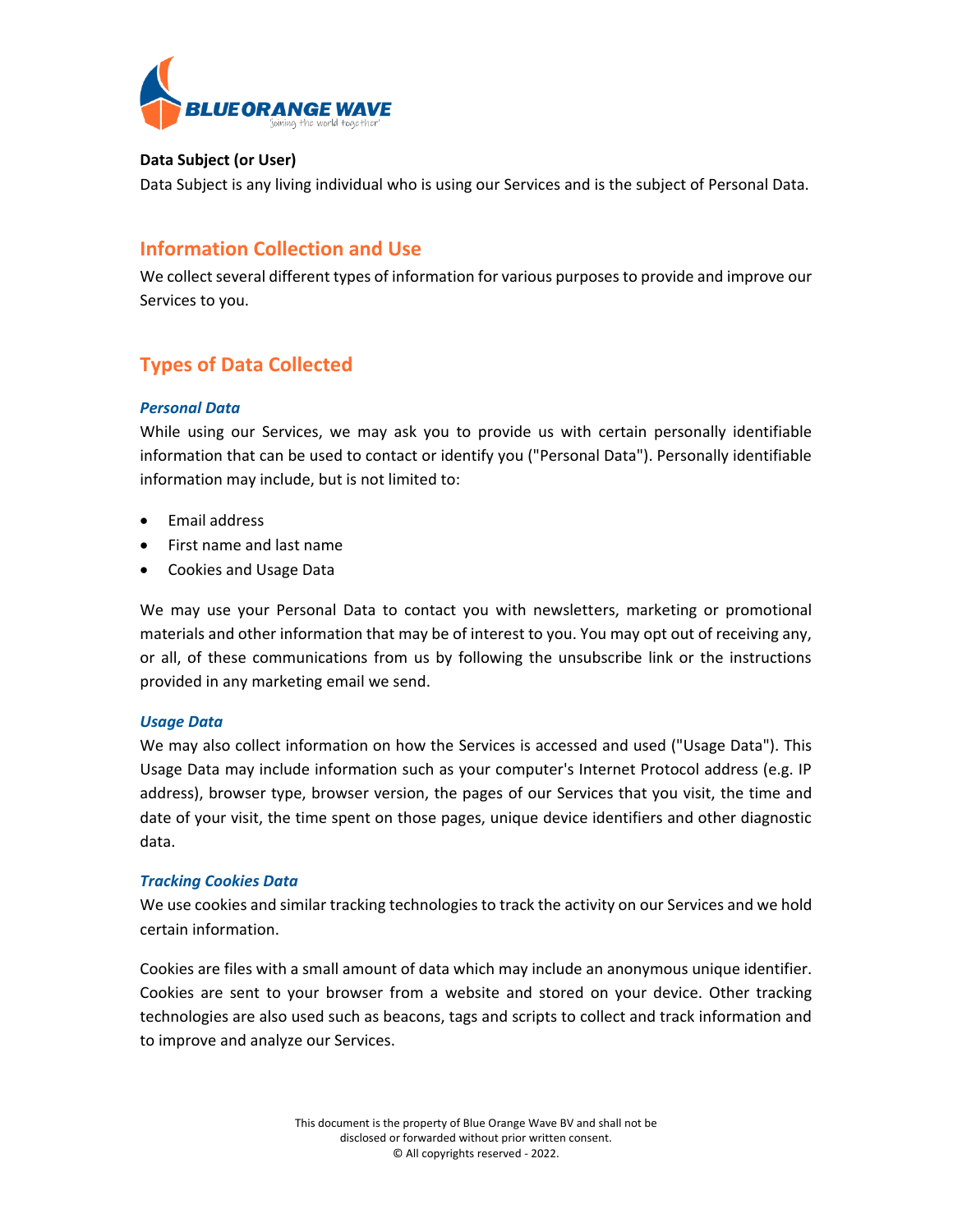

You can instruct your browser to refuse all cookies or to indicate when a cookie is being sent. However, if you do not accept cookies, you may not be able to use some portions of our Services.

Examples of Cookies we use:

- **Session Cookies.** We use Session Cookies to operate our Services.
- **Preference Cookies.** We use Preference Cookies to remember your preferences and various settings.
- **Security Cookies.** We use Security Cookies for security purposes.

### **Use of Data**

Blue Orange Wave B.V. uses the collected data for various purposes:

- To provide and maintain our Services
- To notify you about changes to our Services
- To allow you to participate in interactive features of our Services when you choose to do so
- To provide customer support
- To gather analysis or valuable information so that we can improve our Services
- To monitor the usage of our Services
- To detect, prevent and address technical issues
- To provide you with news, special offers and general information about other goods, Services and events which we offer that are similar to those that you have already purchased or enquired about unless you have opted not to receive such information

# **Legal Basis for Processing Personal Data under the General Data Protection Regulation (GDPR)**

If you are from the European Economic Area (EEA), Blue Orange Wave B.V. legal basis for collecting and using the personal information described in this Privacy Policy depends on the Personal Data we collect and the specific context in which we collect it.

Blue Orange Wave B.V. may process your Personal Data because:

- We need to perform a contract with you
- You have given us permission to do so
- The processing is in our legitimate interests and it is not overridden by your rights
- To comply with the law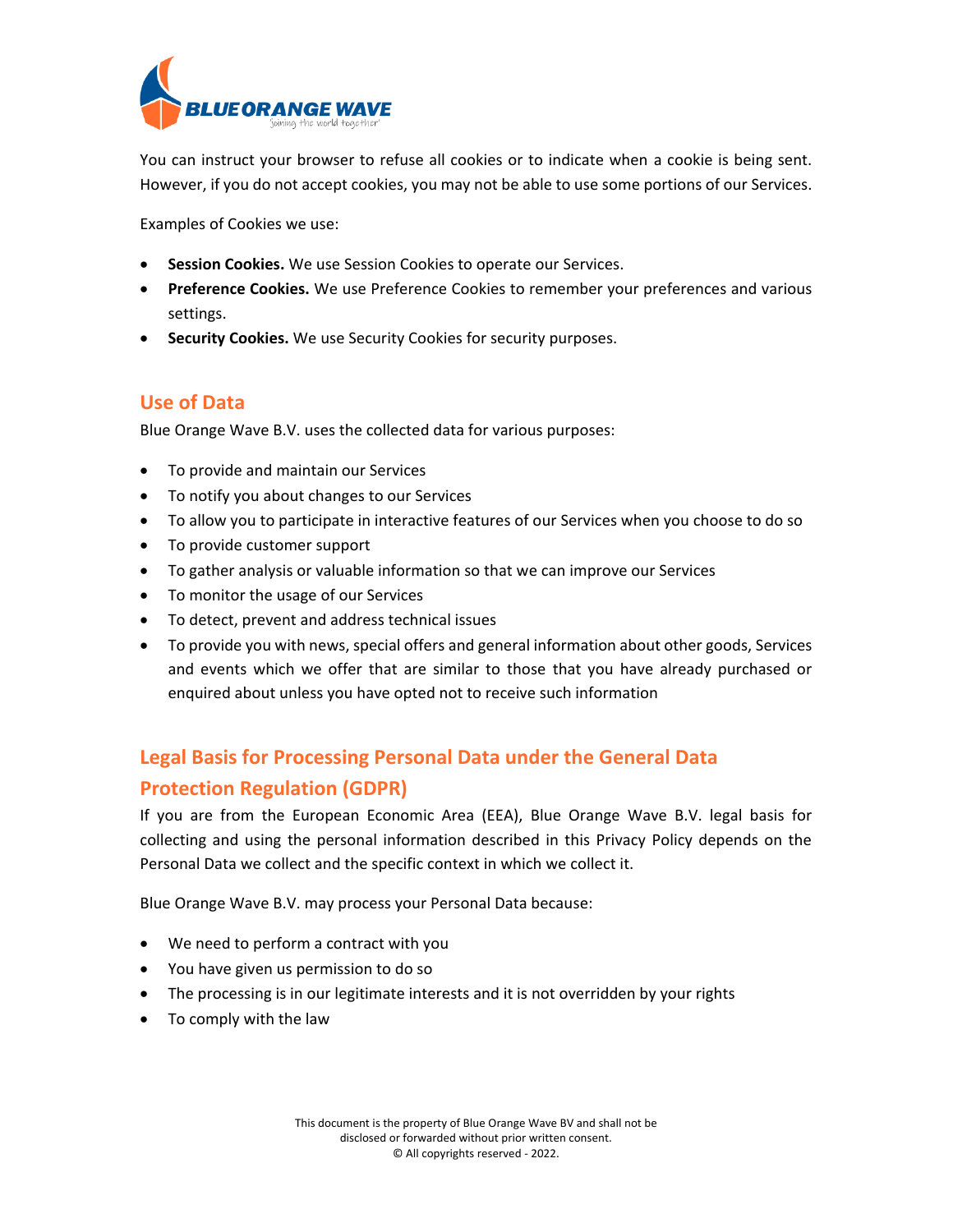

### **Retention of Data**

Blue Orange Wave B.V. will retain your Personal Data only for as long as is necessary for the purposes set out in this Privacy Policy. We will retain and use your Personal Data to the extent necessary to comply with our legal obligations (for example, if we are required to retain your data to comply with applicable laws), resolve disputes and enforce our legal agreements and policies.

Blue Orange Wave B.V. will also retain Usage Data for internal analysis purposes. Usage Data is generally retained for a shorter period of time, except when this data is used to strengthen the security or to improve the functionality of our Services, or we are legally obligated to retain this data for longer periods.

# **Transfer of Data**

Your information, including Personal Data, may be transferred to - and maintained on - computers located outside of your state, province, country or other governmental jurisdiction where the data protection laws may differ from those of your jurisdiction.

If you are located outside the Netherlands and choose to provide information to us, please note that we transfer the data, including Personal Data, to the Netherlands and process it there.

Your consent to this Privacy Policy followed by your submission of such information represents your agreement to that transfer.

Blue Orange Wave B.V. will take all the steps reasonably necessary to ensure that your data is treated securely and in accordance with this Privacy Policy and no transfer of your Personal Data will take place to an organization or a country unless there are adequate controls in place including the security of your data and other personal information.

# **Disclosure of Data**

### *Business Transaction*

If Blue Orange Wave B.V. is involved in a merger, acquisition or asset sale, your Personal Data may be transferred. We will provide notice before your Personal Data is transferred and becomes subject to a different Privacy Policy.

### *Disclosure for Law Enforcement*

Under certain circumstances, Blue Orange Wave B.V. may be required to disclose your Personal Data if required to do so by law or in response to valid requests by public authorities (e.g. a court or a government agency).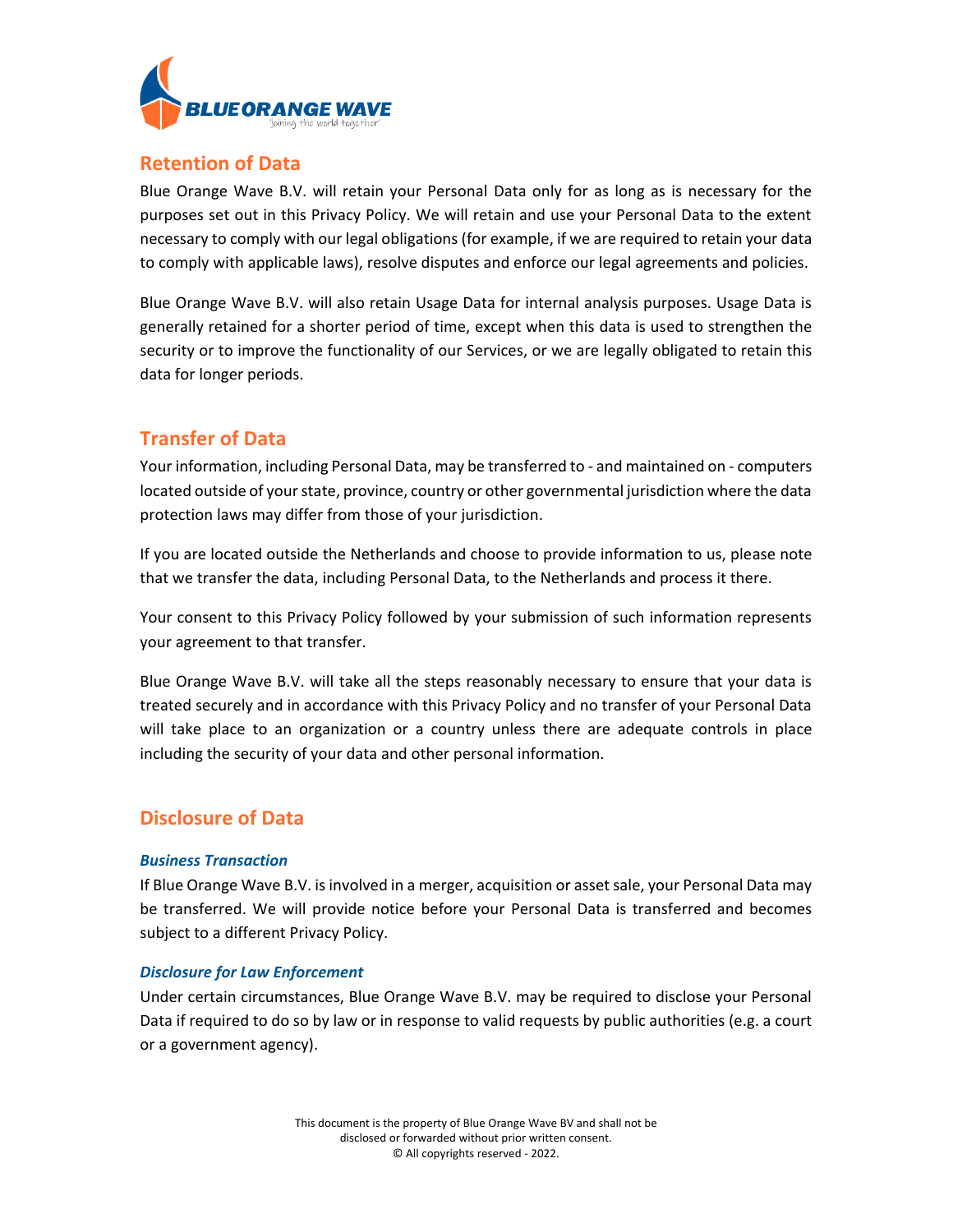

## **Legal Requirements**

Blue Orange Wave B.V. may disclose your Personal Data in the good faith belief that such action is necessary to:

- To comply with a legal obligation
- To protect and defend the rights or property of Blue Orange Wave B.V.
- To prevent or investigate possible wrongdoing in connection with the Services
- To protect the personal safety of users of the Services or the public
- To protect against legal liability

# **Security of Data**

The security of your data is important to us but remember that no method of transmission over the Internet or method of electronic storage is 100% secure. While we strive to use commercially acceptable means to protect your Personal Data, we cannot guarantee its absolute security.

For our Service https://www.tagit-wave.com our Service Provider hastaken appropriate technical and organizational measures to protect the personal data of users from loss or unlawful processing, including: (i) storage of that data in a secure database with encrypted passwords and secure backups, as well as (ii) access to the own data via a personal account by means of a unique username and password. Even though they have taken and will take all possible security measures are subject to the processing of personal data via the internet risks inherent in internet use in the social traffic.

# **Our Policy on "Do Not Track" Signals under the California Online Protection Act (CalOPPA)**

We do not support Do Not Track ("DNT"). Do Not Track is a preference you can set in your web browser to inform websites that you do not want to be tracked.

You can enable or disable Do Not Track by visiting the Preferences or Settings page of your web browser.

# **Your Data Protection Rights under the General Data Protection Regulation (GDPR)**

If you are a resident of the European Economic Area (EEA), you have certain data protection rights. Blue Orange Wave B.V. aims to take reasonable steps to allow you to correct, amend, delete or limit the use of your Personal Data.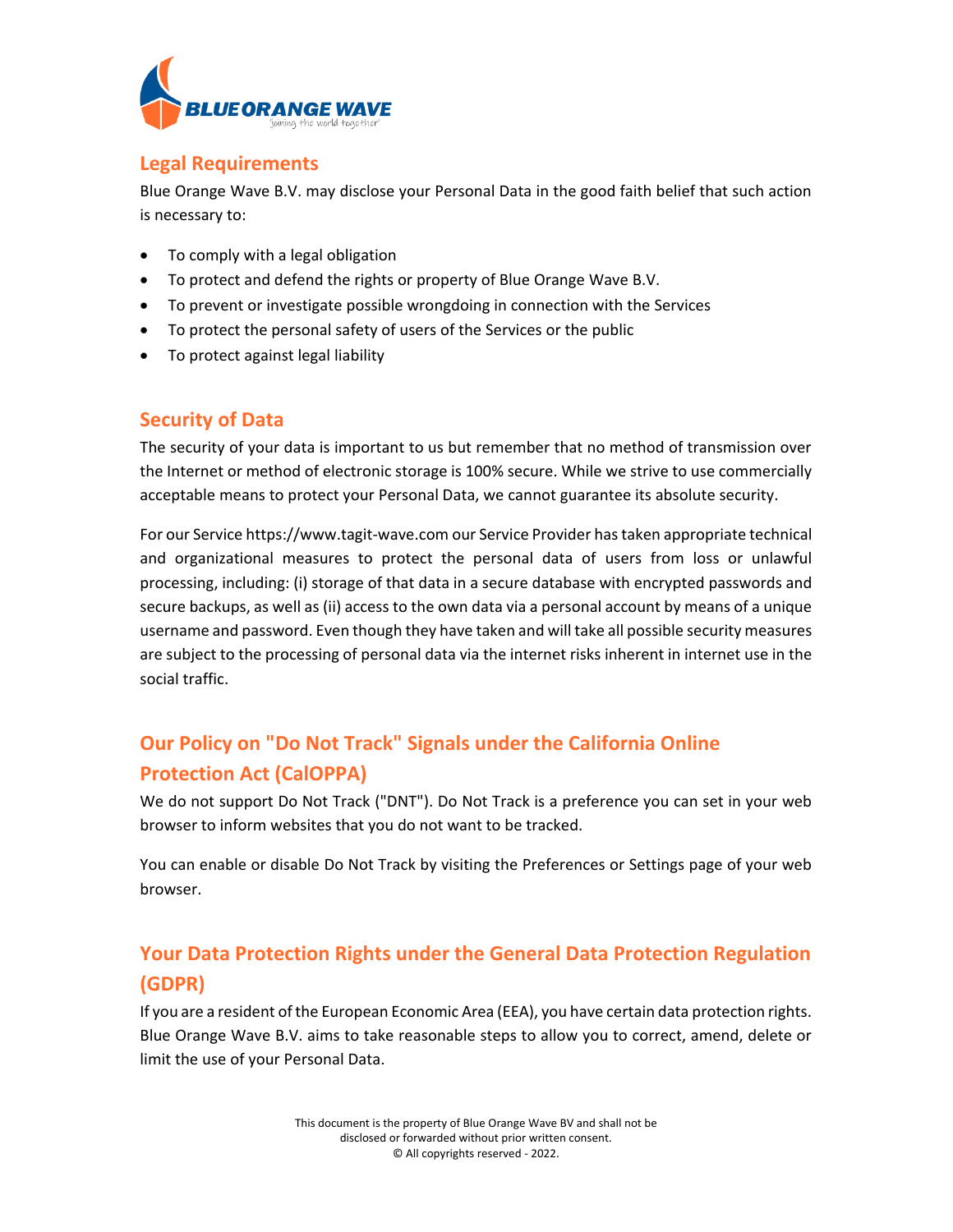

If you wish to be informed about what Personal Data we hold about you and if you want it to be removed from our systems, please contact us.

In certain circumstances, you have the following data protection rights:

**The right to access, update or delete the information we have on you.** Whenever made possible, you can access, update or request deletion of your Personal Data directly within your account settings section. If you are unable to perform these actions yourself, please contact us to assist you.

**The right of rectification.** You have the right to have your information rectified if that information is inaccurate or incomplete.

The right to object. You have the right to object to our processing of your Personal Data. **The right of restriction.** You have the right to request that we restrict the processing of your personal information.

**The right to data portability.** You have the right to be provided with a copy of the information we have on you in a structured, machine-readable and commonly used format.

**The right to withdraw consent.** You also have the right to withdraw your consent at any time where Blue Orange Wave B.V. relied on your consent to process your personal information.

Please note that we may ask you to verify your identity before responding to such requests.

You have the right to complain to a Data Protection Authority about our collection and use of your Personal Data. For more information, please contact your local data protection authority in the European Economic Area (EEA).

### **Services Providers**

We may employ third party companies and individuals to facilitate our Services ("Service Providers"), provide the Services on our behalf, perform Services-related Services or assist us in analyzing how our Services is used.

These third parties have access to your Personal Data only to perform these tasks on our behalf and are obligated not to disclose or use it for any other purpose.

### **Analytics**

We may use third-party Services Providers to monitor and analyze the use of our Services.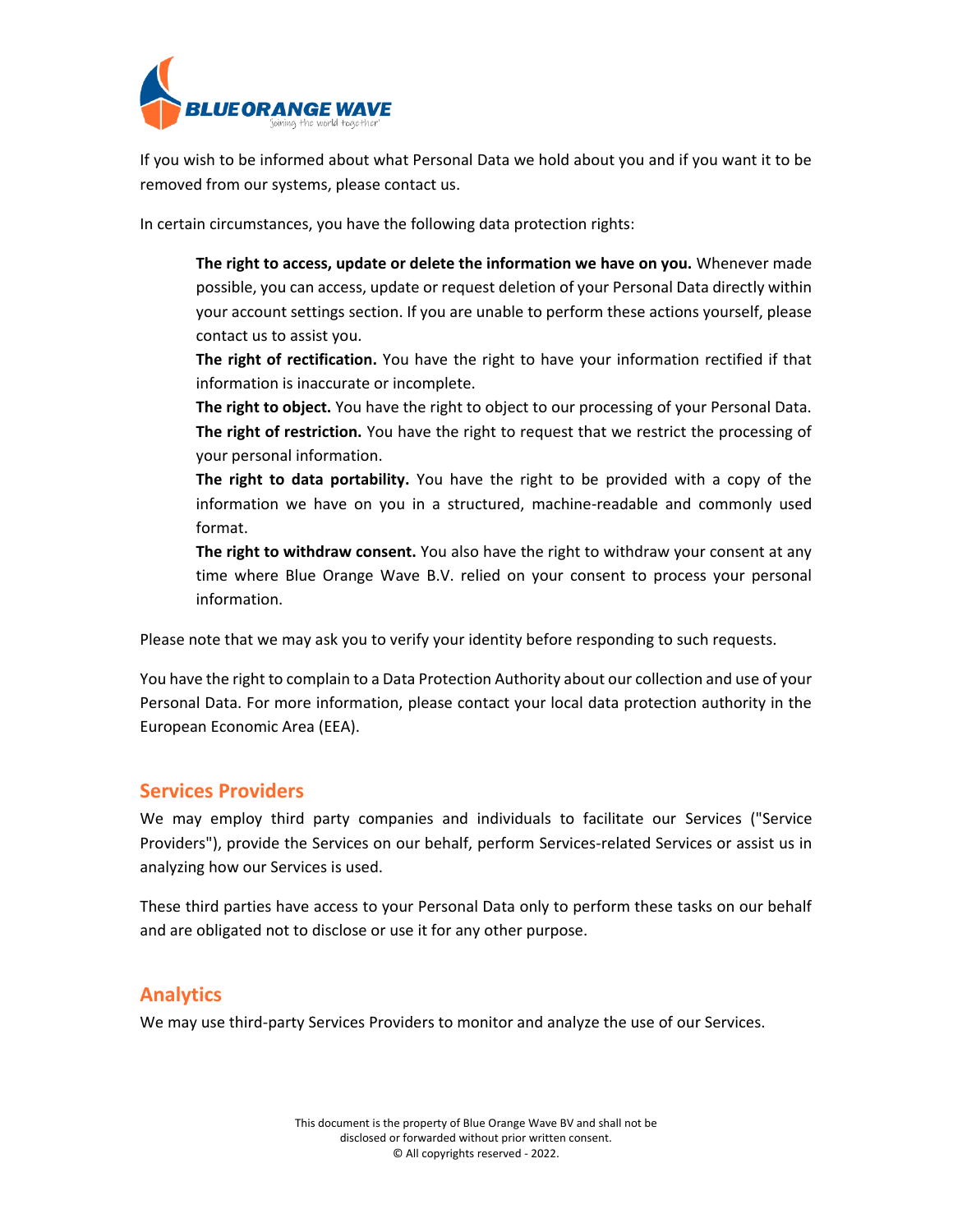

#### **Google Analytics**

Google Analytics is a web analytics Services offered by Google that tracks and reports website traffic. Google uses the data collected to track and monitor the use of our Services. This data is shared with other Google Services. Google may use the collected data to contextualize and personalize the ads of its own advertising network.

You can opt-out of having made your activity on the Services available to Google Analytics by installing the Google Analytics opt-out browser add-on. The add-on prevents the Google Analytics JavaScript (ga.js, analytics.js and dc.js) from sharing information with Google Analytics about visits activity.

For more information on the privacy practices of Google, please visit the Google Privacy Terms web page:<https://policies.google.com/privacy?hl=en>

### **Links to Other Sites**

Our Services may contain links to other sites that are not operated by us. If you click a third-party link, you will be directed to that third party's site. We strongly advise you to review the Privacy Policy of every site you visit.

We have no control over and assume no responsibility for the content, privacy policies or practices of any third-party sites or Services.

### **Children's Privacy**

Our Services do not address anyone under the age of 18 ("Children").

We do not knowingly collect personally identifiable information from anyone under the age of 18. If you are a parent or guardian and you are aware that your Child has provided us with Personal Data, please contact us. If we become aware that we have collected Personal Data from children without verification of parental consent, we take steps to remove that information from our servers.

### **Changes to This Privacy Policy**

We may update our Privacy Policy from time to time. We will notify you of any changes by posting the new Privacy Policy on our website https://www.blueorangewave.com

You are advised to review this Privacy Policy periodically for any changes. Changes to this Privacy Policy are effective when they are posted on this particular page. Continued use of the Services after any change(s) constitutes acceptance of our amended Privacy Statement.